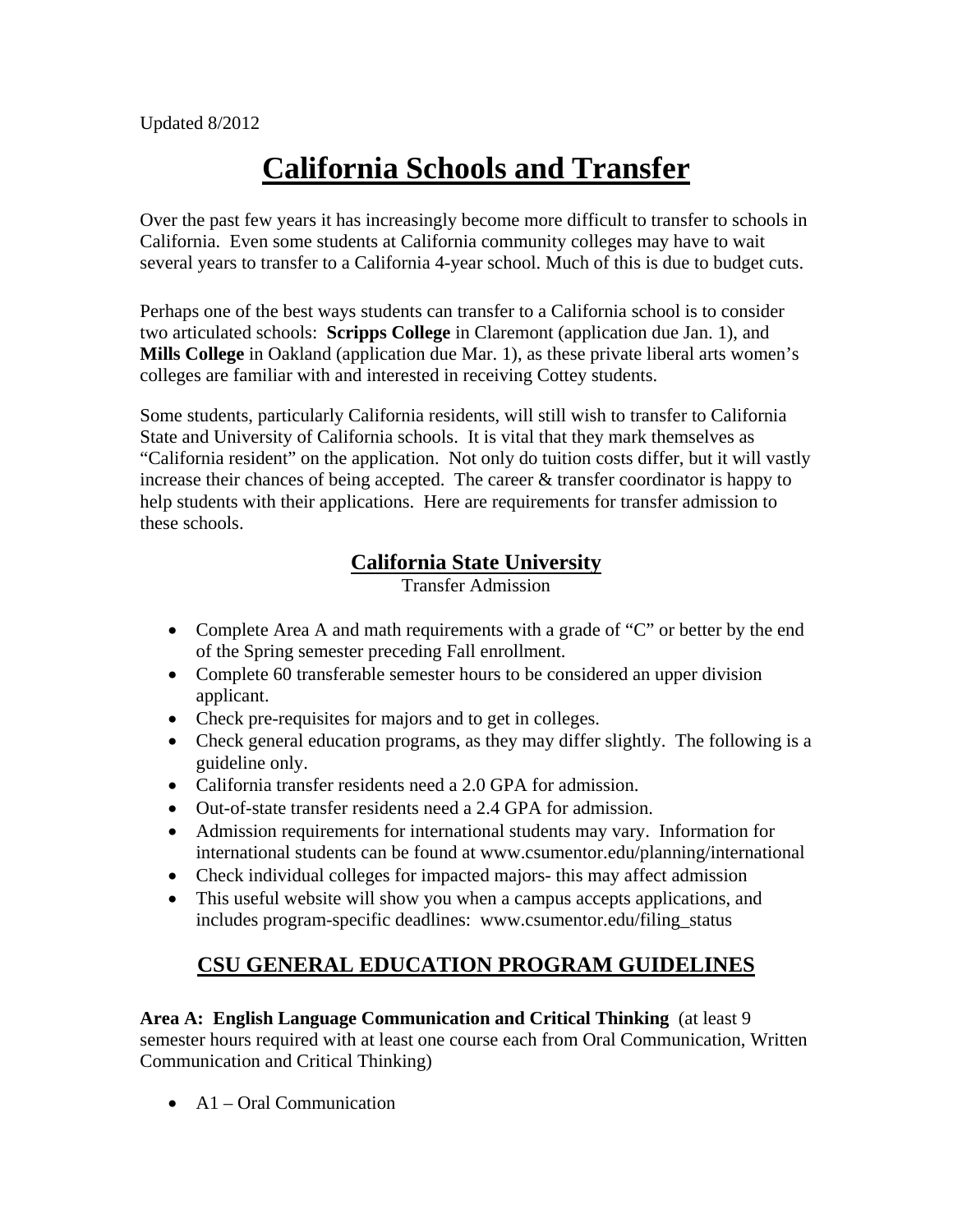- A2 Written Communication (ENG 101 fulfills)
- $\bullet$  A3 Critical Thinking (ENG 102 fulfills)

Area B: Scientific Inquiry and Quantitative Reasoning (at least 9 semester hours required with at least one course each from Physical Science, Life Science (at least one must contain a laboratory component) and Mathematics/Quantitative Reasoning)

- B1 Physical Science
- B2 Life Science
- B3 Laboratory Activity
- B4 Mathematics/Quantitative Reasoning

**Area C: Arts and Humanities** (at least 9 semester hours required with at least one course each in Arts and Humanities)

- C1 Arts (Art, Dance, Music, Theater)
- C2 Humanities (Literature, Philosophy, Foreign Language)

**Area D: Social Sciences** (at least 9 semester hours required with courses in at least 2 disciplines)

- D1 Anthropology and Archeology
- D<sub>2</sub> Economics
- D3 Ethnic Studies
- D4 Gender Studies
- D5 Geography
- D6 History
- D7 Interdisciplinary Social or Behavioral Science
- D8 Political Science, Government and Legal Institutions
- $\bullet$  D9 Psychology
- D10 Sociology and Criminology

**Area E: Lifelong Learning and Self-Development** (at least 3 semester hours)

 E - Lifelong Learning and Self-Development (examples: human development, nutrition, health, bilingual studies)

**\*** CSU requires "CSU History, Constitution & American Ideals" which includes United States Constitution and California State and local government to graduate with a bachelor's degree. At some campuses this can be completed by testing out.

## **NOTE: This helpful website will give you summary information for all campuses: www.csumentor.edu/select/compareview**

- I. California Maritime Academy
	- Rolling admission.
	- **Transfer students usually require 4 additional years at Cal** Maritime to complete bachelors.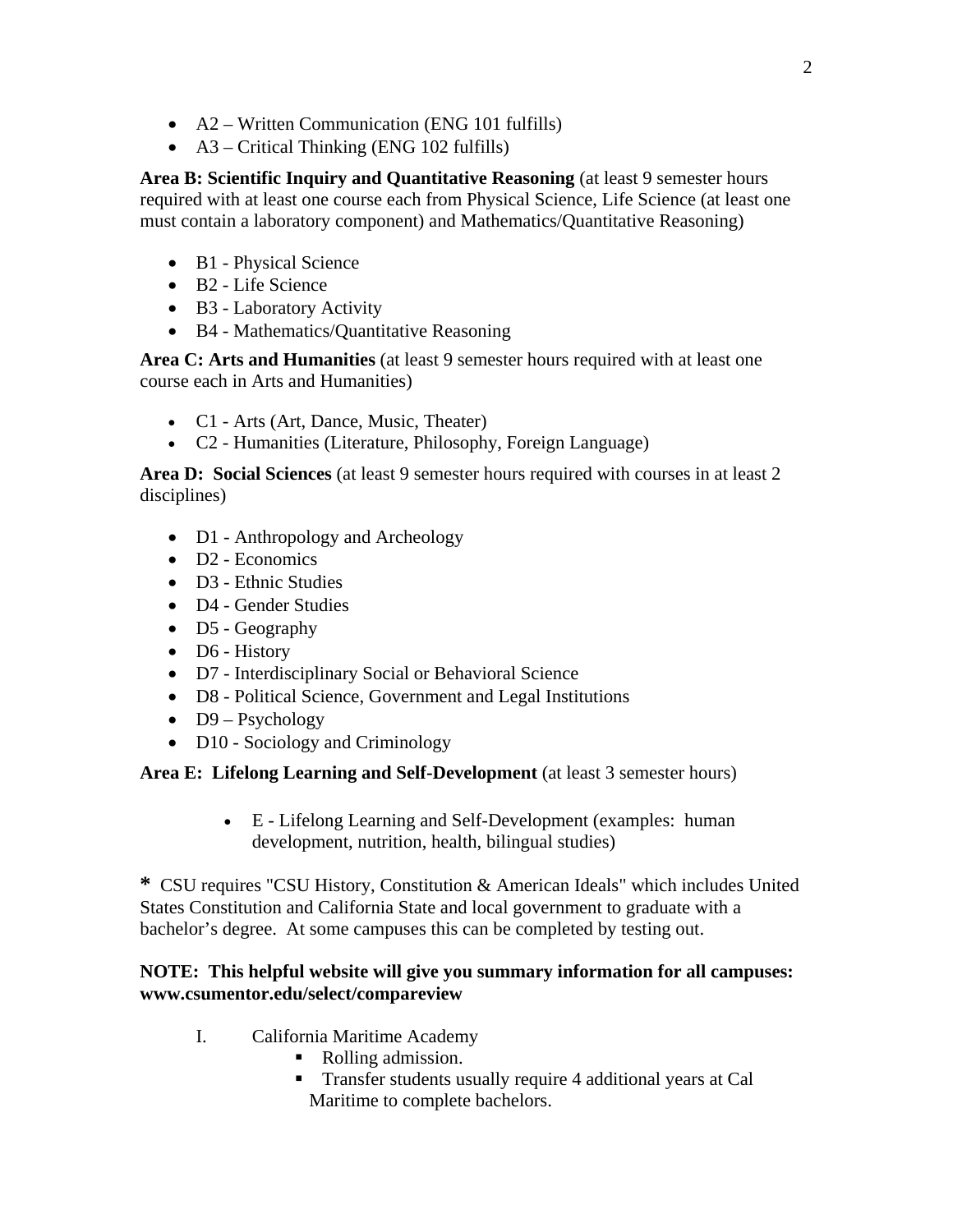- II. California Polytechnic State University, San Luis Obispo
	- Check major requirements carefully, especially for math.
	- Admission deadline: November 30
- III. California State Polytechnic University, Pomona
	- Admission deadline: November 30
- IV. Bakersfield
	- Admission deadline: March 1
	- **Must have 60 transferable semester units for consideration**
- V. Channel Islands
	- **Must have 60 transferable semester units for consideration**
	- Initial filing period: October 1 November 30 for Fall; August 1-31 for Spring
	- **Most students take statistics; computer science and business** students take calculus, others will take college algebra or statistics depending on the major.
	- Nursing is the only impacted major at CSU Channel Islands. Students interested in Pre-Nursing must apply to the Nursing Program in addition to the university. The deadline to apply to the university as a Pre-Nursing major is November 30. Nursing programs applications are only accepted for the fall term.
- VI. Chico
	- Deadlines November 30 for Fall, August 30 for Spring semesters
- VII. Dominguez Hills
	- Rolling admission
- VIII. East Bay
	- **Must have 60 transferable semester units for consideration**
	- Admission deadline: November 30
- IX. Fresno
	- Admission deadline: January 15
- X. Fullerton
	- Deadlines November 30 for Fall, August 30 for Spring semesters
- XI. Humboldt State
	- Admission deadline: November 30
- XII. Long Beach
	- Admission deadline: November 30
- XIII. Los Angeles
	- Admission deadline: November 30
- XIV. Monterey Bay
	- Deadlines November 30 for Fall, August 30 for Spring semesters
	- **Must have 60 transferable semester units for consideration.**
- XV. Northridge
	- Deadlines November 30 for Fall, August 31 for Spring semesters
	- Must have 56 transferable semester units for admission consideration
	-
- XVI. Sacramento
	- **•** Application deadline: March 1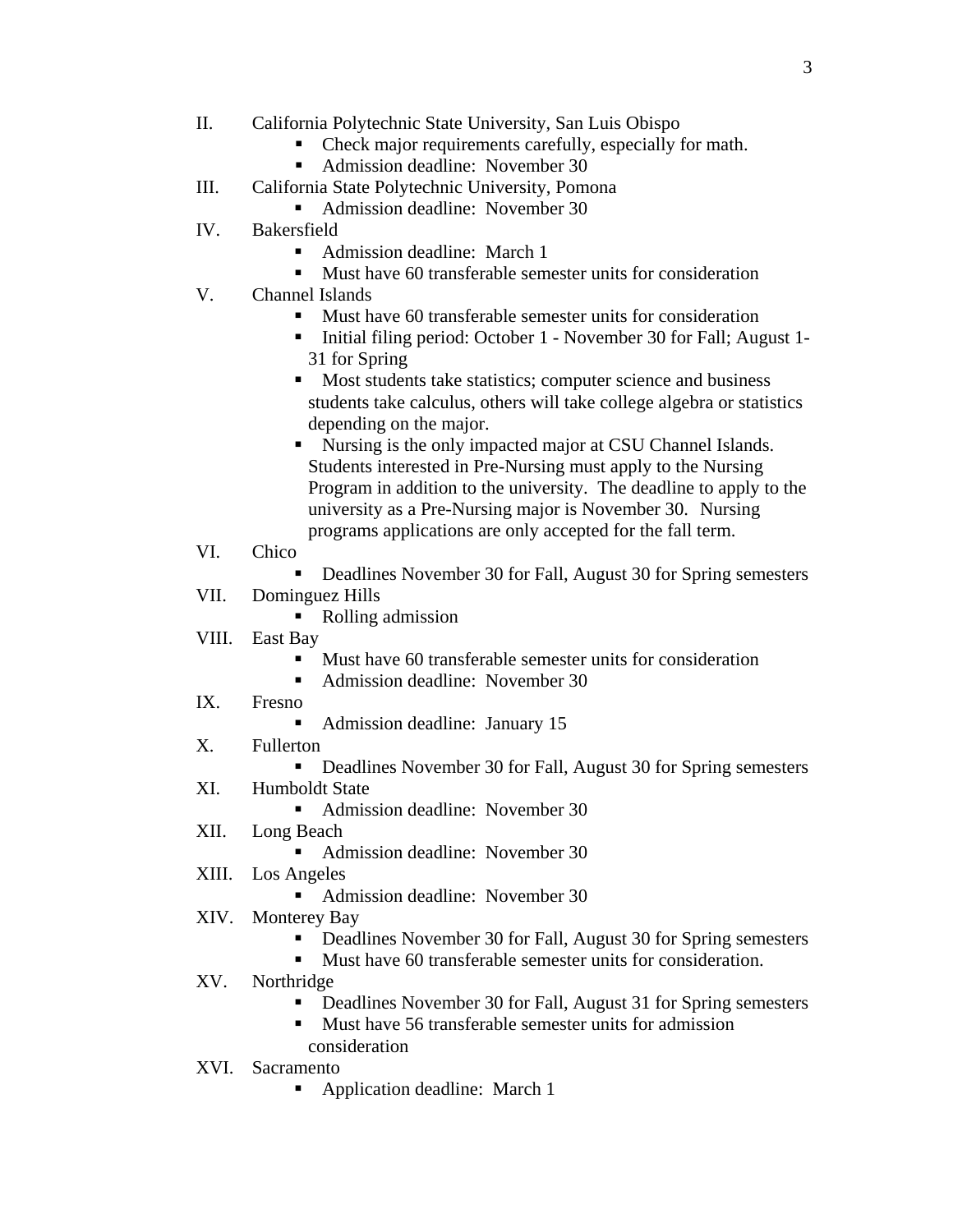- XVII. San Bernardino
	- Rolling admission.
- XVIII. San Diego State
	- Deadlines November 30 for Fall, August 31 for Spring semesters
	- Very selective admission.
	- Must have 60 transferable semester units for consideration.
	- Critical thinking course must have writing component.
- XIX. San Francisco State
	- Initial filing period: October 1 November 30
	- **Must have 60 transferable semester units for consideration**
- XX. San Jose State
	- Deadlines November 30 for Fall, August 31 for Spring semesters
- XXI. San Marcos
	- **Priority filing period November 30 for Fall, August 31 for** Spring; rolling admission both semesters.
	- **Must have 60 transferable semester units for admission**
- XXII. Sonoma State
	- Application deadline: December 31
- XXIII. Stanislaus
	- Closing dates May 31 for Fall, November 30 for Winter, January 1 for Spring, May 1 for Summer.

**This is a guide and is subject to change without notice. Check individual campus websites for the most updated information.** *Make sure you are not reading transfer information for transfers from California community colleges only.* **Students should make and maintain contact with their transfer school early and often.** 

Updated 8/2012

# **University of California**

Transfer Admission

#### **Junior-Level Transfer**

To be eligible for admission to UC as a transfer student, you must fulfill both of the following criteria:

1. Complete 60 semester credit hours of transferable college credit with a GPA of at least 2.4 for CA residents; non residents need a 2.8 (3.3 is the average for both). No more than 14 semester credit hours may be taken Pass/Not Pass.

2. Complete the following course pattern requirements, earning a grade of C or better in each course:

- 2 transferable college courses (3 cr hr) in English composition;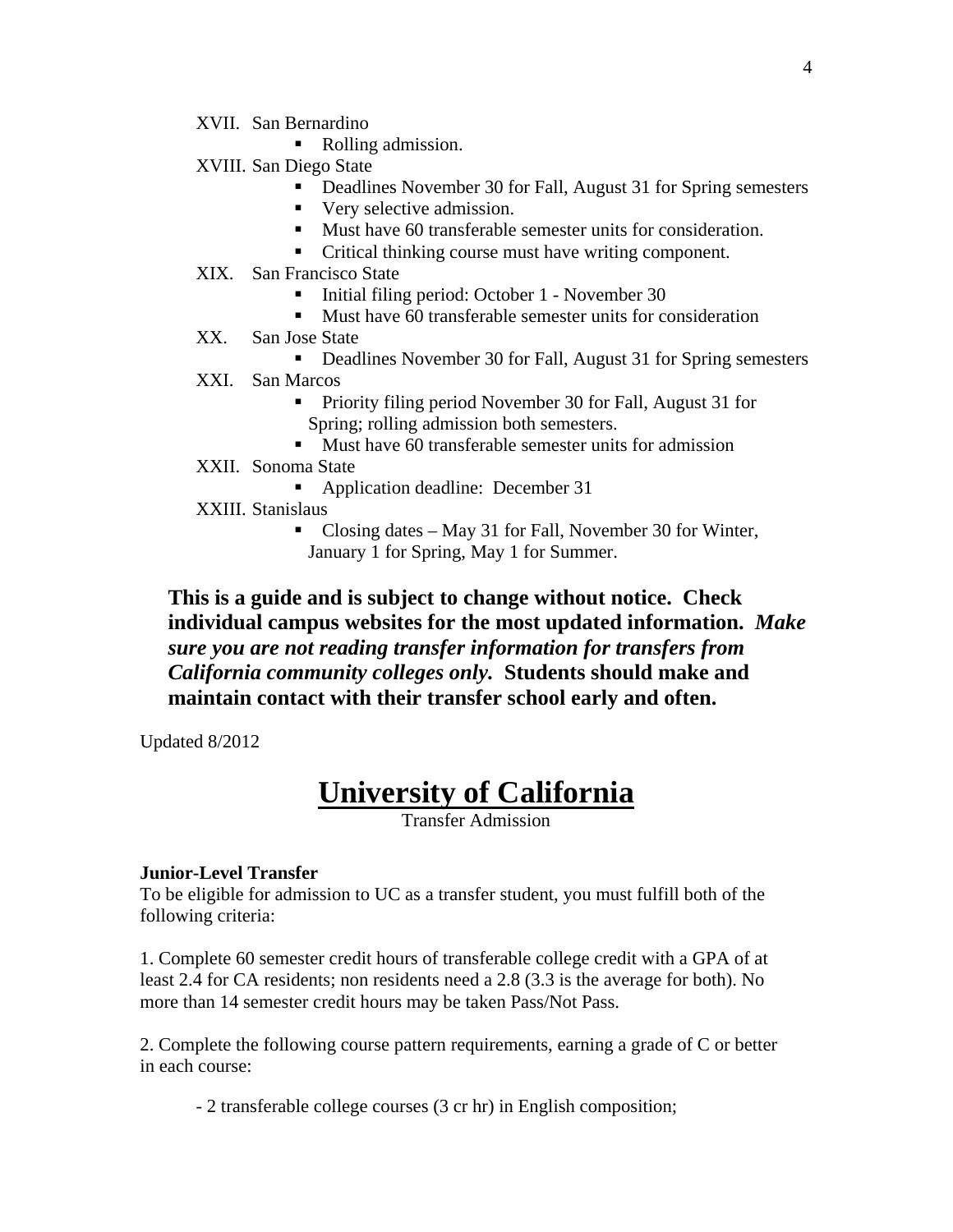- 1 transferable college course (3 cr hr) in mathematical concepts and quantitative reasoning;

- 4 transferable college courses (3 cr hr) chosen from at least two of the following subject areas: the arts and humanities, the social and behavioral sciences, and the physical and biological sciences.

#### **Graduation requirements: History and Institutions; Entry Level Writing**

**History and Institutions:** All undergraduate degree programs at UC require study in American history and institutions for graduation. This requirement may be met through examination or enrollment in specific courses. Each campus decides how its students may meet the requirement.

Satisfactory completion in high school of a one-year course in U.S. history, or a halfyear course in U.S. history and a half-year course in American government, fulfills this requirement at all UC campuses except UCSB. (At UCLA, students must also have earned a *B* average in these courses.) UCSB requires students to complete a college-level course. Satisfactory completion of Cottey's history and institutions requirement will also fulfill the requirement at most campuses. It is highly recommended that you complete this requirement before you transfer.

**Entry Level Writing Requirement:** You must satisfy the Entry Level Writing Requirement (formerly known as the Subject A Requirement) to graduate in any program at the University of California. One way to meet this requirement is to complete a transferable college course of 3 semester hours in English composition with a grade of C or better. Students who meet UC's requirements for minimal transfer eligibility, which include two transferable college courses in English composition, satisfy the Entry Level Writing Requirement.

Many transfer students fulfill this requirement while in high school in one of the following ways: by scoring 3 or higher on the College Board Advanced Placement Examination in English (Language or Literature); by scoring 5 or higher on the International Baccalaureate Higher Level Examination in English or 6 or higher on the Standard Level Examination (Language A only); by scoring 30 or higher on the ACT Combined English/Writing test; by scoring 680 or higher on the Writing section of the SAT Reasoning Test or the SAT II: Writing Subject Test prior to high school graduation.

Students who have not satisfied the Entry Level Writing Requirement before transferring must enroll in an appropriate English course at the University of California.

- Accepting applications for Fall semester only
- CA residents: use personal statement on application to explain reasons for attending Cottey College instead of California Community College and experience gained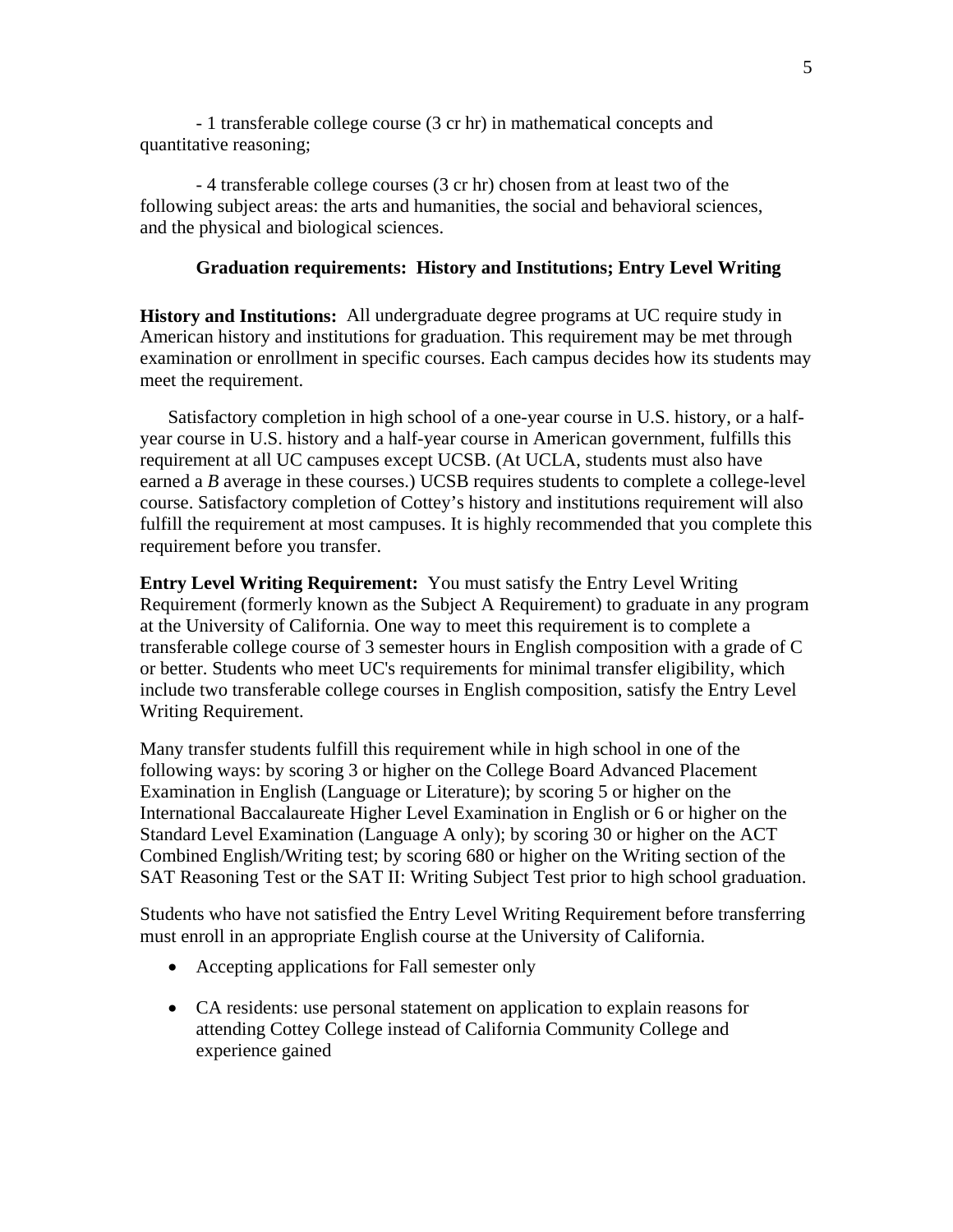- Campuses are looking for "major preparation:" volunteerism, work experience and activities related to major
- All campuses are on the quarter system except Berkeley and Merced which are on semesters.

### **Comprehensive Review Factors for Transfer Applicants**

When campuses receive applications from more prospective transfer students than they can admit, they draw on the eight criteria below to select among qualified applicants. This process is called comprehensive review.

Junior-level transfer students from California community colleges are given priority consideration for admission.

Keep in mind that the pool of students who apply to UC is different every year. The level of academic performance necessary for admission to a particular campus or major will vary, depending on the number of applicants and their academic qualifications, as well as the number of available spaces.

- 1. Completion of a specified pattern or number of courses that meet breadth or general education requirements.
- 2. Completion of a specified pattern or number of courses that provide continuity with upper division courses in the student's major.
- 3. The student's grade point average in all transferable courses.
- 4. Participation in academically selective honors courses or programs.
- 5. Special talents, achievements and awards in a particular field, such as visual and performing arts, communication or athletic endeavors; special skills, such as demonstrated written and oral proficiency in other languages; special interests, such as intensive study and exploration of other cultures; experiences that demonstrate unusual promise for leadership, such as significant community service or significant participation in student government; or other significant experiences or achievements that demonstrate the student's promise for contributing to the intellectual vitality of a campus.
- 6. Completion of special projects undertaken in the context of the student's college curriculum or in conjunction with special school events, projects or programs.
- 7. Academic accomplishments in light of the student's life experiences and special circumstances.
- 8. Location of the student's college and residence.

#### **Application deadline: November 30**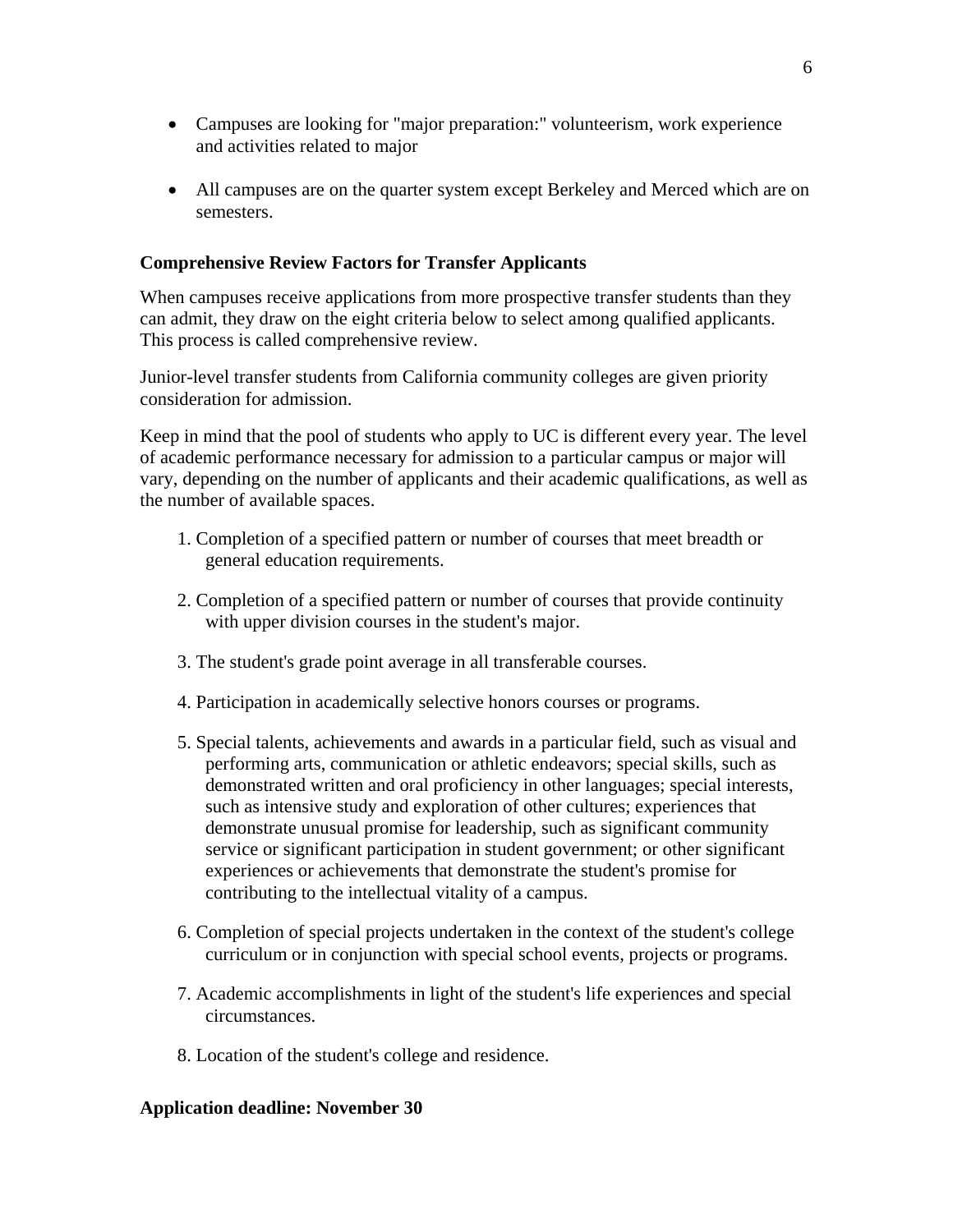There is a UC Transfer Website: http://uctransfer.universityofcalifornia.edu/ However, much of it is geared for students transferring from California community colleges.

The related ASSIST website is **NOT** helpful because it pertains *only* to students transferring from California community colleges. The StatFinder website pertains only to data about incoming freshman.

**Transfer guides by major for all the different campuses may be found here:** http://www.universityofcalifornia.edu/admissions/transfer/preparationpaths/major/index.html

# **There is no substitute for checking directly with an advisor at the intended transfer**

**school.** According to the information available on California college websites: *If you are a student at a four-year institution or at a community college in a state other than California, your questions about eligibility and transferable coursework are best answered by the admissions office on the UC campus you are interested in attending.* 

- I. Berkeley
	- Average GPA 3.53-3.88, Admission is highly competitive.
	- 60 completed semester hours required.
	- GPA of 3.0 required in all transferable coursework.
	- Need literature course plus 2 English courses to meet the English core
	- **Preference is given to CA community college transfer applicants**
- II. Davis
	- Average GPA 3.74
	- **Priority given to CA community college transfer applicants**
	- Recommend 3 courses in each of the 2 subject areas not in your major: Arts & Humanities, Social Sciences, Science & Engineering.
- III. Irvine
	- Average GPA 3.72
	- Need GPA of 2.8 or higher in all transferable coursework.
	- Complete 4 semesters of college-level foreign language.
	- Priority given to CA community college transfer applicants.

## IV. Los Angeles

- Minimum GPA of 3.2; Average GPA 4.17
- Calculus is recommended math for several majors.
- **Preference is given to CA community college transfers.**
- **Transfer students cannot change their major to any in Economics** dept., Psychology or Pre-psychology if admitted under a different major.

## V. Merced

Recommend calculus or 2 semesters of calculus for science or engineering majors. Recommend statistics for psychology majors. Recommend precalculus for political science majors.